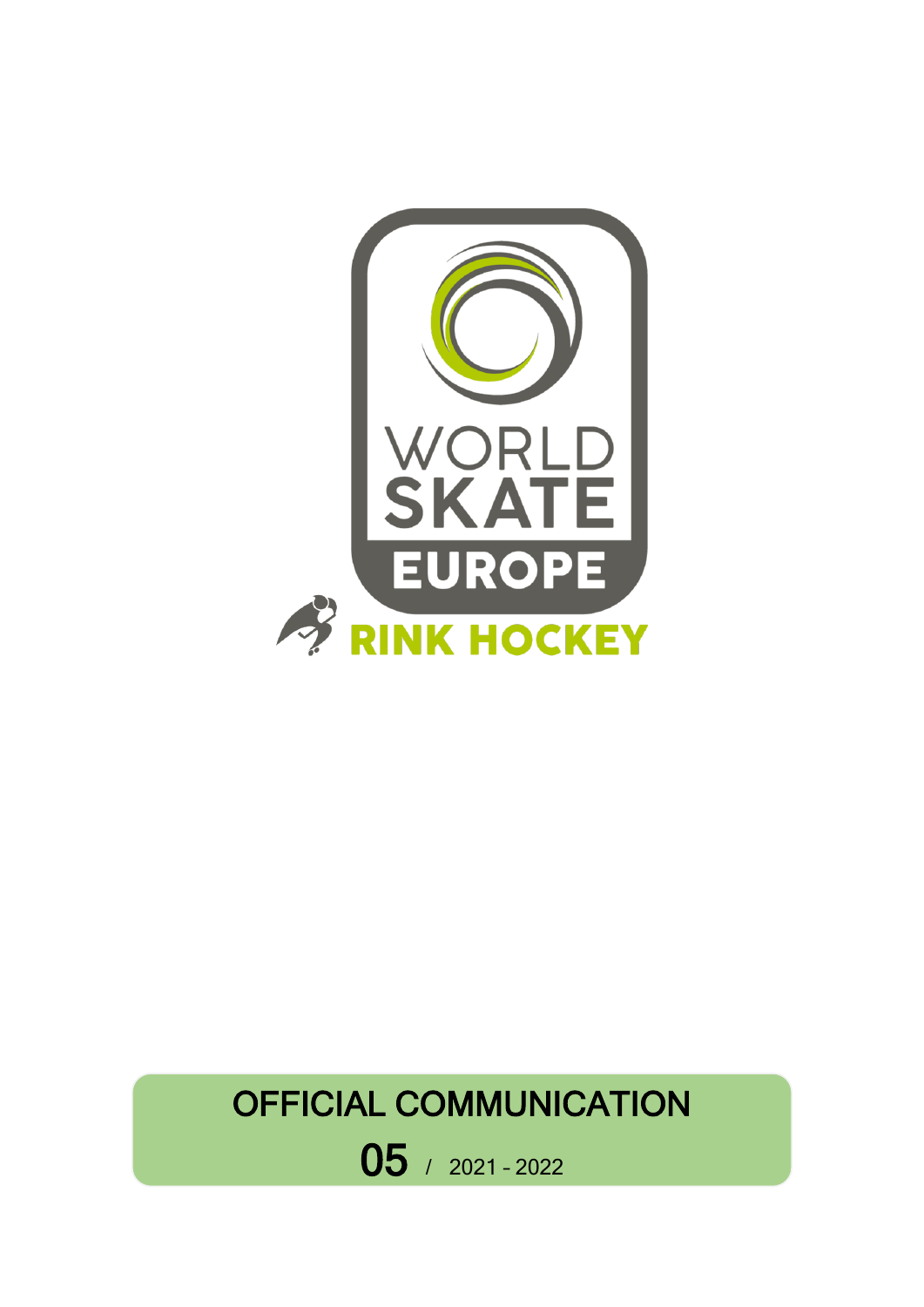

| To   | : European CLUBS                            |
|------|---------------------------------------------|
|      | <b>European Federations</b>                 |
| C/C  | : WS Europe - President - Mr Fernando Claro |
| From | : WS Europe Rink-Hockey - Chairman          |

#### Object : **DRAW / CALENDAR**

On September 11, 2021, at 10:00, the draw of several European competitions (*EUROLEAGUE, WS EUROPE Cup and FEMALE LEAGUE Cup*) was held in PAREDES, Porto, which resulted in the following calendars, as follows:

### **EUROLEAGUE**



Gro

Gro

| $\sim$<br><b>ROLEAGUE</b> |                               | match nr | Matchday 1<br>23/10/2021      |                               | match nr              | Matchday 2                    |                               |  |
|---------------------------|-------------------------------|----------|-------------------------------|-------------------------------|-----------------------|-------------------------------|-------------------------------|--|
|                           |                               |          |                               |                               |                       | 11/12/2021                    |                               |  |
|                           |                               |          |                               |                               |                       |                               |                               |  |
|                           | HC La Vendeenne (FR)          | 002      | HC La Vendeenne (FR)          | GSH Trissino (IT)             | 006                   | GSH Trissino (IT)             | Amatori Wasken Lodi (IT)      |  |
|                           | <b>GSH Trissino (IT)</b>      | 003      | Amatori Wasken Lodi (IT)      | SC Tomar (PT)                 | 007                   | SC Tomar (PT)                 | HC La Vendeenne (FR)          |  |
| iup A                     | Am atori Wasken Lodi (IT)     | 004      | RHC Diessbach (CH)            | AD Valongo (PT)               | m <sub>8</sub>        | AD Valongo (PT)               | US Coutras (FR)               |  |
|                           | SC Tomar (PT)                 | 005      | <b>US Coutras (FR)</b>        | Gamma Innovation Sarzana (IT) | 009                   | Gamma Innovation Sarzana (IT) | RHC Diessbach (CH)            |  |
| RHC Diessbach (CH)        |                               | match nr |                               | Matchday 3                    |                       | Matchday 4                    |                               |  |
| iup B                     | AD Valongo (PT)               |          |                               | match nr<br>15/01/2022        |                       | 12/02/2022                    |                               |  |
|                           | US Coutras (FR)               | 010      | Amatori Wasken Lodi (IT)      | HC La Vendeenne (FR)          | 014                   | HC La Vendeenne (FR)          | Amatori Wasken Lodi (IT)      |  |
|                           | Gamma Innovation Sarzana (IT) | 011      | SC Tomar (PT)                 | GSH Trissino (IT)             | 015                   | GSH Trissino (IT)             | SC Tom ar (PT)                |  |
|                           |                               | 012      | <b>US Coutras (FR)</b>        | RHC Diessbach (CH)            | 016                   | RHC Diessbach (CH)            | US Coutras (FR)               |  |
|                           |                               | 013      | Gamma Innovation Sarzana (IT) | AD Valongo (PT)               | 017                   | AD Valongo (PT)               | Gamma Innovation Sarzana (IT) |  |
|                           |                               | match nr | Matchday 5                    |                               | match nr              |                               | Matchday 6                    |  |
|                           |                               |          | 26/03/2022                    |                               |                       | 09/04/2022                    |                               |  |
|                           |                               | 018      | SC Tomar (PT)                 | Amatori Wasken Lodi (IT)      | <b>022</b>            | Amatori Wasken Lodi (IT)      | GSH Trissino (IT)             |  |
|                           |                               | 019      | GSH Trissino (IT)             | <b>HC La Vendeenne (FR)</b>   | $\omega$ <sub>3</sub> | <b>HC La Vendeenne (FR)</b>   | SC Tomar (PT)                 |  |
|                           |                               | 020      | Gamma Innovation Sarzana (IT) | US Coutras (FR)               | 024                   | US Coutras (FR)               | AD Valongo (PT)               |  |
|                           |                               | 021      | AD Valongo (PT)               | RHC Diessbach (CH)            | 025                   | RHC Diessbach (CH)            | Gamma Innovation Sarzana (IT) |  |
|                           |                               |          | Semi-Final                    |                               |                       | <b>FINAL</b>                  |                               |  |
|                           |                               | match nr | 14/05/2022                    |                               | match nr              | 15/05/2022                    |                               |  |
|                           |                               | 026      | 1st Group A                   | 2nd Group B                   | 028                   | Winner #26                    | Winner #27                    |  |
|                           |                               | 027      | 1st Group B                   | 2nd Group A                   |                       |                               |                               |  |
|                           |                               |          |                               |                               |                       |                               |                               |  |



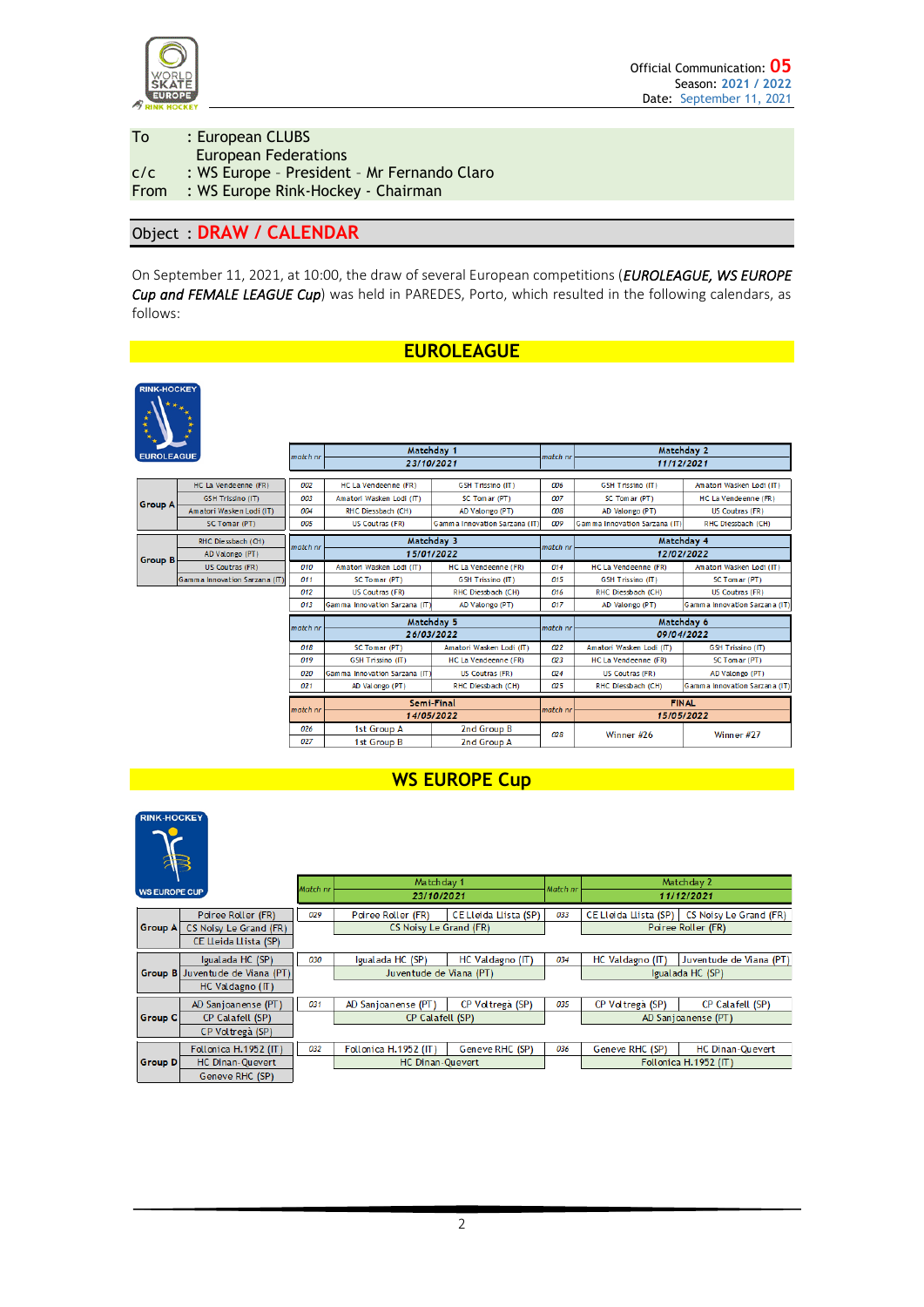

| Matchday 3 |                                              |                               |          | Matchday 4                             |                                            |  |  |  |
|------------|----------------------------------------------|-------------------------------|----------|----------------------------------------|--------------------------------------------|--|--|--|
| Match nr   | 15/01/2022                                   |                               | Match nr | 29/01/2022                             |                                            |  |  |  |
| 037        | CS Noisy Le Grand (FR)    Poiree Roller (FR) |                               | 041      |                                        | CE Lleida Llista (SP)   Poiree Roller (FR) |  |  |  |
|            | CE Lleida Llista (SP)                        |                               |          |                                        | CS Noisy Le Grand (FR)                     |  |  |  |
| 038        | Juventude de Viana (PT)                      | Igualada HC (SP)              | 042      | HC Valdagno (IT)                       | Igualada HC (SP)                           |  |  |  |
|            | HC Valdagno (IT)                             |                               |          | Juventude de Viana (PT)                |                                            |  |  |  |
| 039        | CP Calafell (SP)                             | AD Sanjoanense (PT)           | 043      |                                        | CP Voltregà (SP)   AD Sanjoanense (PT)     |  |  |  |
|            | CP Voltregà (SP)                             |                               |          |                                        | CP Calafell (SP)                           |  |  |  |
| 040        | <b>HC Dinan-Quevert</b>                      | Follonica H.1952 (IT)         | 044      |                                        | Geneve RHC (SP)   Follonica H.1952 (IT)    |  |  |  |
|            | Geneve RHC (SP)                              |                               |          |                                        | <b>HC Dinan-Quevert</b>                    |  |  |  |
| Match nr   | Matchday 5                                   |                               | Match nr |                                        | Matchday 6                                 |  |  |  |
|            | 12/02/2022                                   |                               |          |                                        | 05/03/2022                                 |  |  |  |
| 045        | CS Noisy Le Grand (FR) CE Lleida Llista (SP) |                               | 049      |                                        | Poiree Roller (FR) CS Noisy Le Grand (FR)  |  |  |  |
|            | Poiree Roller (FR)                           |                               |          |                                        | CE Lleida Llista (SP)                      |  |  |  |
| 046        | Juventude de Viana (PT) HC Valdagno (IT)     |                               | 050      |                                        | Igualada HC (SP) Juventude de Viana (PT)   |  |  |  |
|            | Igualada HC (SP)                             |                               |          | HC Valdagno (IT)                       |                                            |  |  |  |
| 047        | CP Calafell (SP)                             | CP Voltregà (SP)              | 051      | AD Sanjoanense (PT)   CP Calafell (SP) |                                            |  |  |  |
|            | AD Sanjoanense (PT)                          |                               |          | CP Voltregà (SP)                       |                                            |  |  |  |
| 048        | HC Dinan-Quevert Geneve RHC (SP)             |                               | 052      |                                        | Follonica H.1952 (IT) HC Dinan-Quevert     |  |  |  |
|            | Follonica H.1952 (IT)                        |                               |          |                                        | Geneve RHC (SP)                            |  |  |  |
|            |                                              | Quarterfinals                 |          |                                        |                                            |  |  |  |
|            |                                              | <b>Best two of each group</b> |          |                                        |                                            |  |  |  |
| Match nr   | 1st Leg                                      |                               | Match nr |                                        | 2nd Leg                                    |  |  |  |
|            | 26/03/2022                                   |                               |          |                                        | 09/04/2022                                 |  |  |  |
| 053        | 2nd Gr.D                                     | 1st Gr.A                      | 057      | 1st Gr.A                               | 2nd Gr.D                                   |  |  |  |
| 054        | 2nd Gr.C                                     | 1st Gr.B                      | 058      | 1st Gr.B                               | 2nd Gr.C                                   |  |  |  |
| 055        | 2nd Gr.B                                     | 1st Gr.C                      | 059      | 1st Gr.C                               | 2nd Gr.B                                   |  |  |  |
| 056        | 2nd Gr.A                                     | 1st Gr.D                      | 060      | 1st Gr.D                               | 2nd Gr.A                                   |  |  |  |
|            |                                              | <b>Final Four</b>             |          |                                        |                                            |  |  |  |
|            | <b>Winners of Quarterfinals</b>              |                               |          |                                        |                                            |  |  |  |
|            | <b>Semifinals</b>                            |                               |          |                                        | <b>FINAL</b>                               |  |  |  |
| Match nr   | 23/04/2022                                   |                               | Match nr |                                        | 24/04/2022                                 |  |  |  |
| 061        | Winner #053/#057                             | Winner #055/#059              | 063      | Winner #061                            | Winner #062                                |  |  |  |
| 062        | Winner #054/#058                             | Winner #056/#060              |          |                                        |                                            |  |  |  |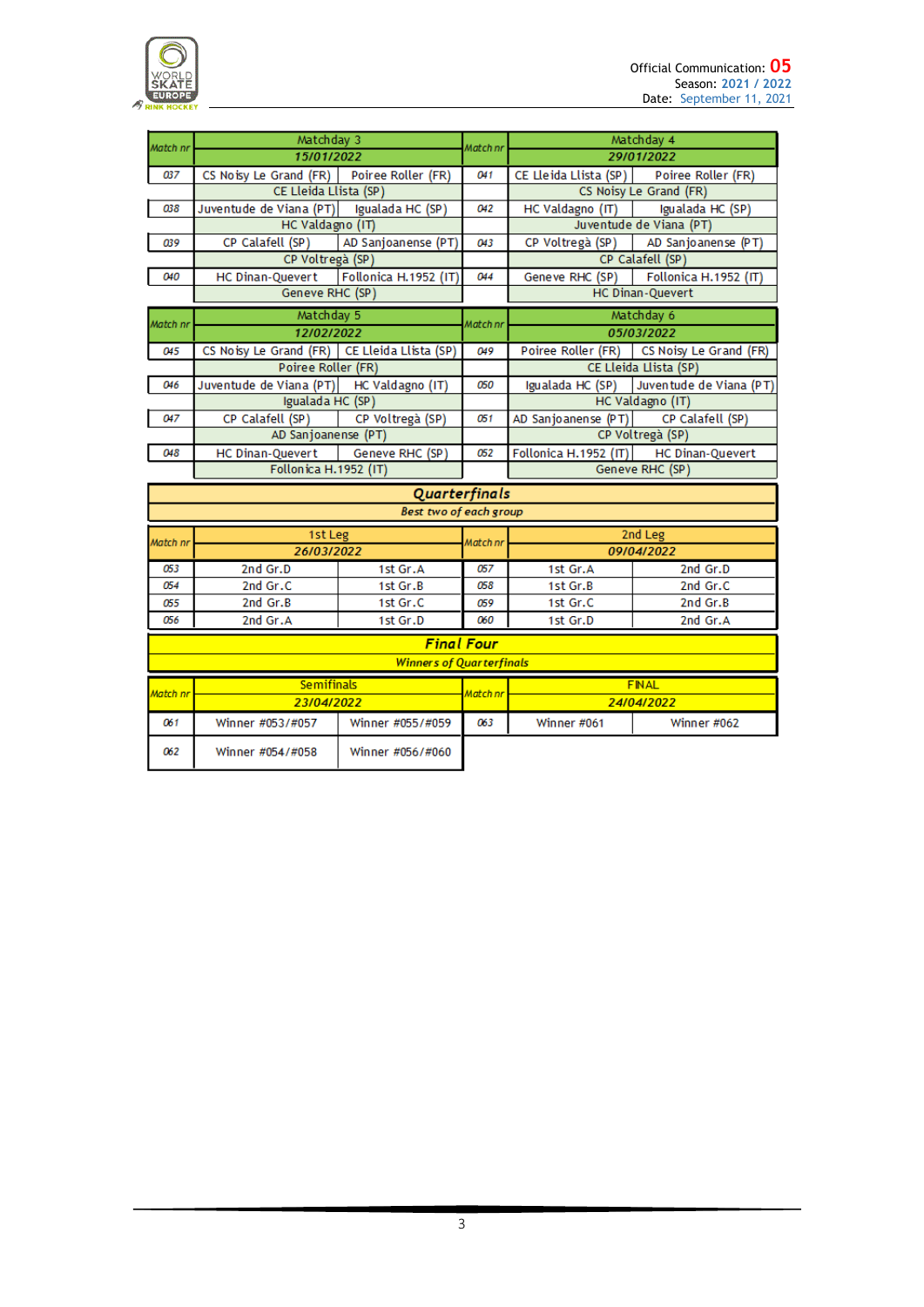

## **FEMALE LEAGUE Cup**



|                                                                    |                               | Matchday 1       |                                                         |                           |         | Matchday 2                |                               |
|--------------------------------------------------------------------|-------------------------------|------------------|---------------------------------------------------------|---------------------------|---------|---------------------------|-------------------------------|
|                                                                    | Club                          | match nr         | 08/01/2022                                              |                           | match n |                           | 05/02/2022                    |
|                                                                    | CP Voltregà (SP)              | 064              | Telecable HC Gijon (SP)                                 | SL Benfica (PT)           | 068     | <b>US Coutras (FR)</b>    | Telecable HC Gijon (SP)       |
|                                                                    | US Coutras (FR)               | OBS              | CP Voltregà (SP)                                        | CS Noisy Le Grand (FR)    | 069     | SL Benfica (PT)           | CP Voltregà (SP)              |
| <b>Group A</b>                                                     | SL Benfica (PT)               |                  | <b>US Coutras (FR)</b>                                  |                           |         |                           | CS Noisy Le Grand (FR)        |
|                                                                    | Telecable HC Gijon (SP)       | 066              | Cerdanyola Fenie Energie (SP)                           | AD Sanjoanense (PT)       | 070     | Martinela CP Manlleu (SP) | Cerdanyola Fenie Energie (SP) |
|                                                                    | <b>CS Noisy Le Grand (FR)</b> | $\overline{057}$ | Generali Palau Plegamans (SP)                           | Roller Matera (IT)        | 071     | AD Sanjoanense (PT)       | Generali Palau Plegamans (SP) |
|                                                                    | Generali Palau Plegamans (SP) |                  | Martinela CP Manlleu (SP)                               |                           |         |                           | Roller Matera (IT)            |
|                                                                    | Martinela CP Manlleu (SP)     |                  |                                                         |                           |         |                           |                               |
| <b>Group B</b>                                                     | AD Sanjoanense (PT)           | match nr         |                                                         | Matchday 3                | match m |                           | Matchday 4                    |
|                                                                    | Cerdanyola Fenie Energie (SP) |                  | 19/02/2022                                              |                           |         |                           | 12/03/2022                    |
|                                                                    | Roller Matera (IT)            |                  |                                                         |                           |         |                           |                               |
|                                                                    |                               | 072              | CS Noisy Le Grand (FR)                                  | <b>US Coutras (FR)</b>    | 076     | CS Noisy Le Grand (FR)    | Telecable HC Gijon (SP)       |
|                                                                    |                               | 073              | Telecable HC Giion (SP)                                 | CP Voltregà (SP)          | 077     | <b>US Coutras (FR)</b>    | SL Benfica (PT)               |
|                                                                    |                               |                  | SL Benfica (PT)                                         |                           |         |                           | CP Voltregà (SP)              |
|                                                                    |                               | 074              | Roller Matera (IT)                                      | Martinela CP Manlleu (SP) | 078     | Roller Matera (IT)        | Cerdanyola Fenie Energie (SP) |
| Cerdanyola Fenie Energie (SP) Generali Palau Plegamans (SP)<br>075 |                               | 079              | Martinela CP Manlleu (SP)                               | AD Sanjoanense (PT)       |         |                           |                               |
|                                                                    |                               |                  | AD Sanjoanense (PT)                                     |                           |         |                           | Generali Palau Plegamans (SP) |
|                                                                    |                               | matchinr         | Matchday 5                                              |                           |         |                           |                               |
|                                                                    |                               |                  | 02/04/2022                                              |                           |         |                           |                               |
|                                                                    |                               | 080              | SL Benfica (PT)                                         | CS Noisy Le Grand (FR)    |         |                           |                               |
|                                                                    |                               | 031              | CP Voltregà (SP)                                        | <b>US Coutras (FR)</b>    |         |                           |                               |
|                                                                    |                               |                  | Telecable HC Giion (SP)                                 |                           |         |                           |                               |
|                                                                    |                               | œ                | AD Sanjoanense (PT)                                     | Roller Matera (IT)        |         |                           |                               |
|                                                                    |                               | œ                | Generali Palau Plegamans (SP) Martinela CP Manlleu (SP) |                           |         |                           |                               |
|                                                                    |                               |                  | Cerdanyola Fenie Energie (SP)                           |                           |         |                           |                               |
|                                                                    |                               |                  |                                                         | <b>Final Four</b>         |         |                           |                               |
|                                                                    |                               |                  | <b>Best two of each group</b>                           |                           |         |                           |                               |
|                                                                    |                               |                  | Semi-Final<br>30/04/2022<br>1st Group A<br>2nd Group B  |                           |         |                           | <b>FINAL</b>                  |
|                                                                    |                               | match ni         |                                                         |                           | match n |                           | 01/05/2022                    |
|                                                                    |                               | 094              |                                                         |                           | 006     | Winner #084               | Winner #085                   |
|                                                                    |                               | ns.              | 1st Group B                                             | 2nd Group A               |         |                           |                               |
|                                                                    |                               |                  |                                                         |                           |         |                           |                               |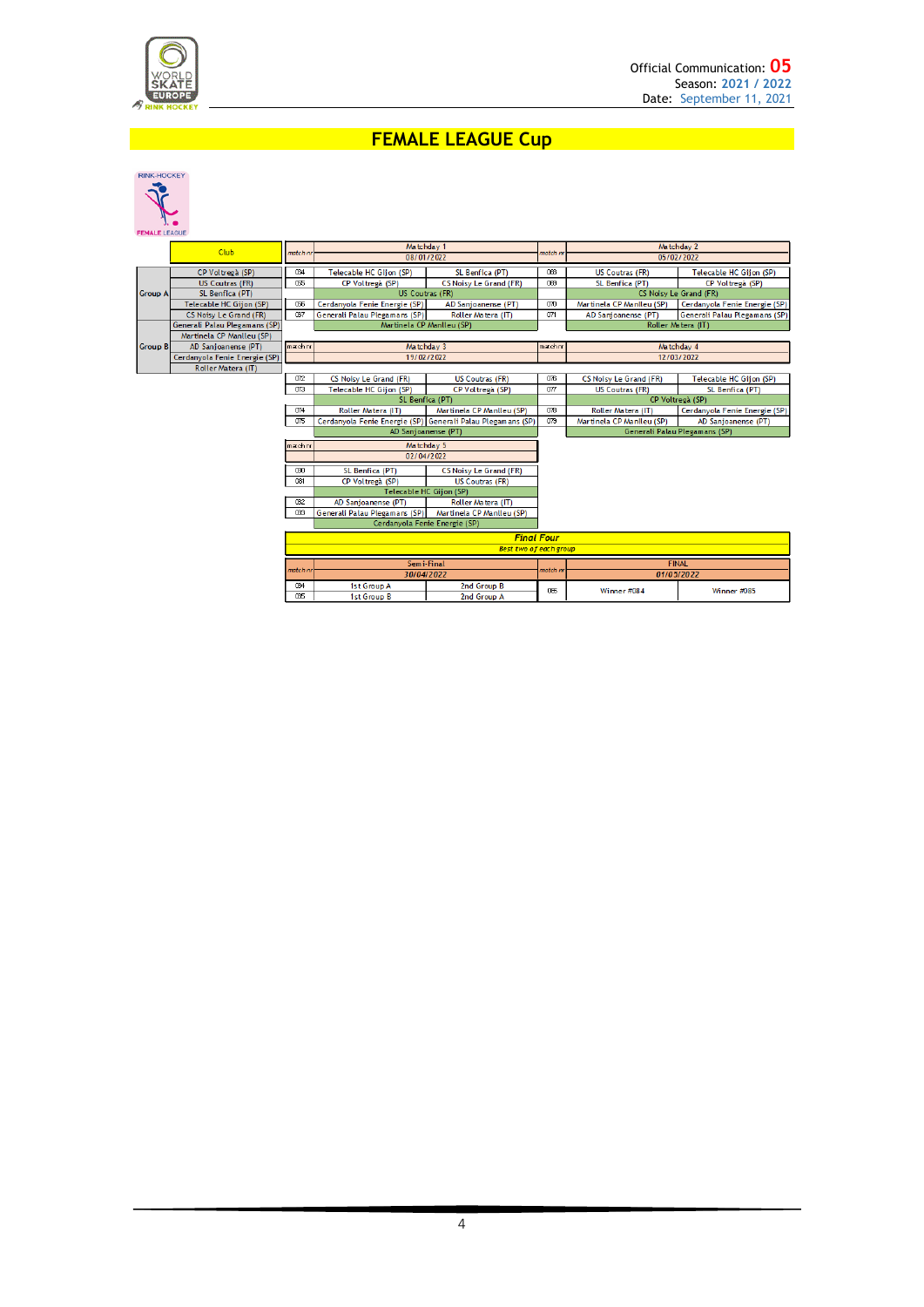

No dia 11 de setembro de 2021, pelas 10:00, realizou-se em PAREDES, Porto, o sorteio das diversas competições europeias (EUROLEAGUE, WS EUROPE Cup e FEMALE LEAGUE Cup), no qual resultou com os seguintes calendários, conforme abaixo:

## **EUROLEAGUE**



| $\star$          |                               |            |                                      |                               |                       |                               |                               |  |
|------------------|-------------------------------|------------|--------------------------------------|-------------------------------|-----------------------|-------------------------------|-------------------------------|--|
| <b>UROLEAGUE</b> |                               |            | Matchday 1                           |                               |                       | Matchday 2                    |                               |  |
|                  |                               | match nr   | 23/10/2021                           |                               | match nr              | 11/12/2021                    |                               |  |
|                  | HC La Vendeenne (FR)          | 002        | HC La Vendeenne (FR)                 | GSH Trissino (IT)             | <b>006</b>            | GSH Trissino (IT)             | Amatori Wasken Lodi (IT)      |  |
|                  |                               |            |                                      |                               | 007                   |                               |                               |  |
| iroup A          | <b>GSH Trissino (IT)</b>      | 003        | Amatori Wasken Lodi (IT)             | SC Tomar (PT)                 |                       | SC Tomar (PT)                 | HC La Vendeenne (FR)          |  |
|                  | Am atori Wasken Lodi (IT)     | 004        | RHC Diessbach (CH)                   | AD Valongo (PT)               | $\omega$ <sub>8</sub> | AD Valongo (PT)               | US Coutras (FR)               |  |
|                  | SC Tomar (PT)                 | 005        | <b>US Coutras (FR)</b>               | Gamma Innovation Sarzana (IT) | 009                   | Gamma Innovation Sarzana (IT) | RHC Diessbach (CH)            |  |
|                  | RHC Diessbach (CH)            | match nr   | Matchday 3                           |                               | match nr              |                               | Matchday 4                    |  |
| <b>Sroup B</b>   | AD Valongo (PT)               |            | 15/01/2022                           |                               |                       | 12/02/2022                    |                               |  |
|                  | US Coutras (FR)               | 010        | Amatori Wasken Lodi (IT)             | HC La Vendeenne (FR)          | 014                   | HC La Vendeenne (FR)          | Amatori Wasken Lodi (IT)      |  |
|                  | Gamma Innovation Sarzana (IT) | 011        | SC Tomar (PT)                        | GSH Trissino (IT)             | 015                   | GSH Trissino (IT)             | SC Tomar (PT)                 |  |
|                  |                               | 012        | <b>US Coutras (FR)</b>               | RHC Diessbach (CH)            | 016                   | RHC Diessbach (CH)            | US Coutras (FR)               |  |
|                  |                               | 013        | Gamma Innovation Sarzana (IT)        | AD Valongo (PT)               | 017                   | AD Valongo (PT)               | Gamma Innovation Sarzana (IT) |  |
|                  |                               | Matchday 5 |                                      |                               | Matchday 6            |                               |                               |  |
|                  |                               | match nr   | 26/03/2022                           |                               | match nr              | 09/04/2022                    |                               |  |
|                  |                               | 018        | SC Tomar (PT)                        | Amatori Wasken Lodi (IT)      | 022                   | Amatori Wasken Lodi (IT)      | GSH Trissino (IT)             |  |
|                  |                               | 019        | GSH Trissino (IT)                    | <b>HC La Vendeenne (FR)</b>   | 023                   | <b>HC La Vendeenne (FR)</b>   | SC Tomar (PT)                 |  |
|                  |                               | 020        | <b>Gamma Innovation Sarzana (IT)</b> | US Coutras (FR)               | 024                   | US Coutras (FR)               | AD Valongo (PT)               |  |
|                  |                               | 021        | AD Valongo (PT)                      | RHC Diessbach (CH)            | 025                   | RHC Diessbach (CH)            | Gamma Innovation Sarzana (IT) |  |
|                  |                               |            | Semi-Final                           |                               |                       | <b>FINAL</b>                  |                               |  |
|                  |                               | match nr   | 14/05/2022                           |                               | match nr              | 15/05/2022                    |                               |  |
|                  |                               | 026        | 1st Group A                          | 2nd Group B                   | 028                   | Winner #26                    | Winner #27                    |  |
|                  |                               | 027        | 1st Group B                          | 2nd Group A                   |                       |                               |                               |  |

## **WS EUROPE Cup**



| WS EUROPE CUP |                                 | Match nr | Matchday 1<br>23/10/2021 |                       | Match nr | Matchday 2<br>11/12/2021 |                         |
|---------------|---------------------------------|----------|--------------------------|-----------------------|----------|--------------------------|-------------------------|
|               | Poiree Roller (FR)              | 029      | Poiree Roller (FR)       | CE Lleida Llista (SP) | 033      | CE Lleida Llista (SP)    | CS Noisy Le Grand (FR)  |
| Group A       | CS Noisy Le Grand (FR)          |          | CS Noisy Le Grand (FR)   |                       |          | Poiree Roller (FR)       |                         |
|               | CE Lleida Llista (SP)           |          |                          |                       |          |                          |                         |
|               | Igualada HC (SP)                | 030      | Igualada HC (SP)         | HC Valdagno (IT)      | 034      | HC Valdagno (IT)         | Juventude de Viana (PT) |
|               | Group B Juventude de Viana (PT) |          | Juventude de Viana (PT)  |                       |          | Igualada HC (SP)         |                         |
|               | HC Valdagno (IT)                |          |                          |                       |          |                          |                         |
|               | AD Sanjoanense (PT)             | 031      | AD Sanjoanense (PT)      | CP Voltregà (SP)      | 035      | CP Voltregà (SP)         | CP Calafell (SP)        |
| Group C       | CP Calafell (SP)                |          | CP Calafell (SP)         |                       |          |                          | AD Sanjoanense (PT)     |
|               | CP Voltregà (SP)                |          |                          |                       |          |                          |                         |
|               | Follonica H.1952 (IT)           | 032      | Follonica H.1952 (IT)    | Geneve RHC (SP)       | 036      | Geneve RHC (SP)          | <b>HC Dinan-Ouevert</b> |
| Group D       | <b>HC Dinan-Quevert</b>         |          | <b>HC Dinan-Quevert</b>  |                       |          |                          | Follonica H.1952 (IT)   |
|               | Geneve RHC (SP)                 |          |                          |                       |          |                          |                         |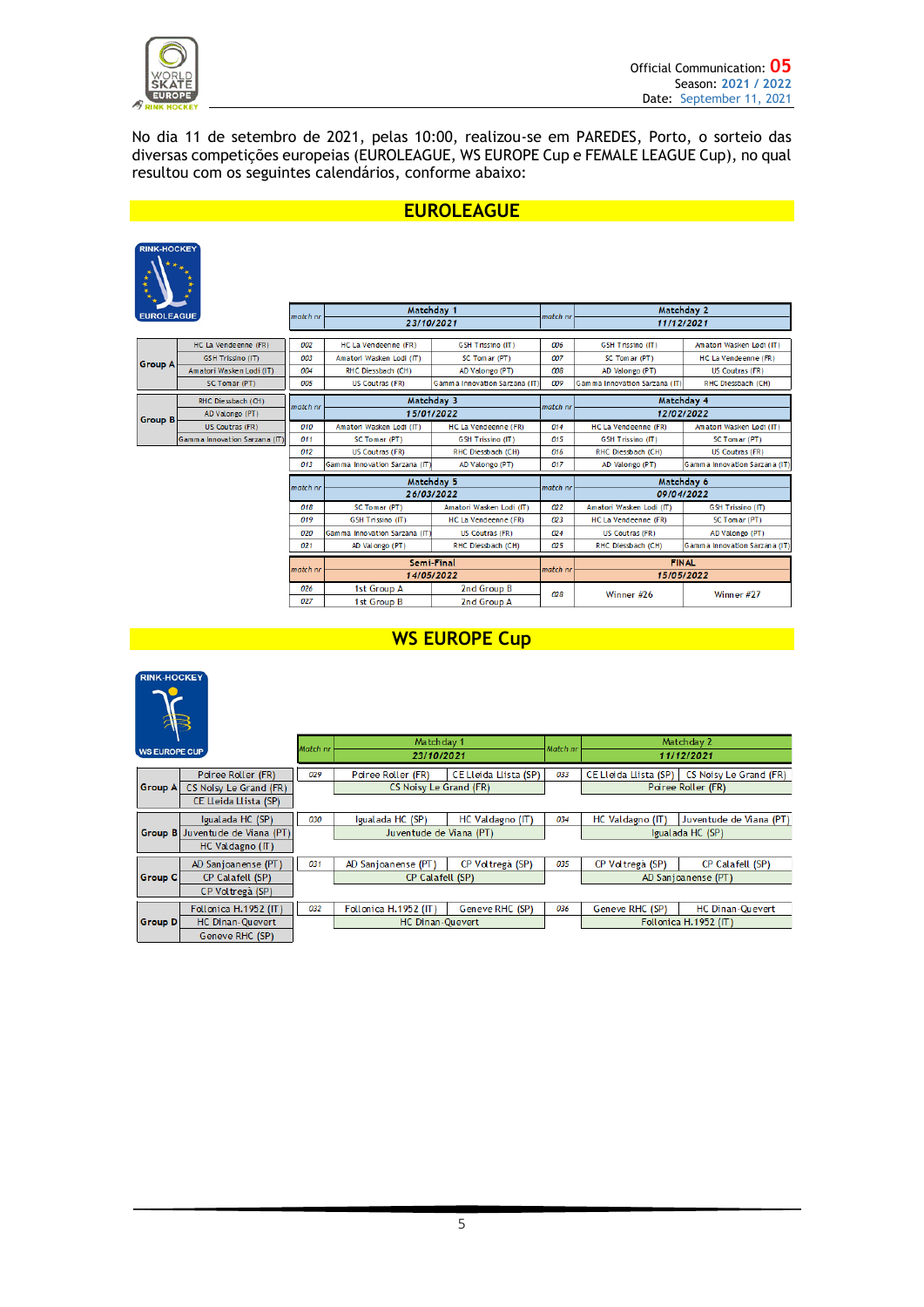



| Match nr | Matchday 3                                   |                               | Match nr |                                        | Matchday 4                                |  |  |  |  |
|----------|----------------------------------------------|-------------------------------|----------|----------------------------------------|-------------------------------------------|--|--|--|--|
|          | 15/01/2022                                   |                               |          | 29/01/2022                             |                                           |  |  |  |  |
| 037      | CS Noisy Le Grand (FR)    Poiree Roller (FR) |                               | 041      | CE Lleida Llista (SP)                  | Poiree Roller (FR)                        |  |  |  |  |
|          | CE Lleida Llista (SP)                        |                               |          |                                        | CS Noisy Le Grand (FR)                    |  |  |  |  |
| 038      | Juventude de Viana (PT)                      | Igualada HC (SP)              | 042      | $HC$ Valdagno $(IT)$                   | Igualada HC (SP)                          |  |  |  |  |
|          | HC Valdagno (IT)                             |                               |          |                                        | Juventude de Viana (PT)                   |  |  |  |  |
| 039      | CP Calafell (SP)                             | AD Sanjoanense (PT)           | 043      | CP Voltregà (SP)                       | AD Sanjoanense (PT)                       |  |  |  |  |
|          | CP Voltregà (SP)                             |                               |          |                                        | CP Calafell (SP)                          |  |  |  |  |
| 040      | <b>HC Dinan-Quevert</b>                      | Follonica H.1952 (IT)         | 044      |                                        | Geneve RHC (SP) Follonica H.1952 (IT)     |  |  |  |  |
|          | Geneve RHC (SP)                              |                               |          |                                        | <b>HC Dinan-Quevert</b>                   |  |  |  |  |
| Match nr | Matchday 5                                   |                               | Match nr |                                        | Matchday 6                                |  |  |  |  |
|          | 12/02/2022                                   |                               |          |                                        | 05/03/2022                                |  |  |  |  |
| 045      | CS Noisy Le Grand (FR) CE Lleida Llista (SP) |                               | 049      |                                        | Poiree Roller (FR) CS Noisy Le Grand (FR) |  |  |  |  |
|          | Poiree Roller (FR)                           |                               |          |                                        | CE Lleida Llista (SP)                     |  |  |  |  |
| 046      | Juventude de Viana (PT)                      | HC Valdagno (IT)              | 050      |                                        | Igualada HC (SP) Juventude de Viana (PT)  |  |  |  |  |
|          | Igualada HC (SP)                             |                               |          |                                        | HC Valdagno (IT)                          |  |  |  |  |
| 047      | CP Calafell (SP)                             | CP Voltregà (SP)              | 051      | AD Sanjoanense (PT)   CP Calafell (SP) |                                           |  |  |  |  |
|          | AD Sanjoanense (PT)                          |                               |          |                                        | CP Voltregà (SP)                          |  |  |  |  |
| 048      | HC Dinan-Quevert                             | Geneve RHC (SP)               | 052      |                                        | Follonica H.1952 (IT) HC Dinan-Quevert    |  |  |  |  |
|          | Follonica H.1952 (IT)                        |                               |          |                                        | Geneve RHC (SP)                           |  |  |  |  |
|          |                                              | Quarterfinals                 |          |                                        |                                           |  |  |  |  |
|          |                                              | <b>Best two of each group</b> |          |                                        |                                           |  |  |  |  |
|          | 1st Leg                                      |                               |          |                                        | 2nd Leg                                   |  |  |  |  |
| Match nr | 26/03/2022                                   |                               | Match nr |                                        | 09/04/2022                                |  |  |  |  |
| 053      | 2nd Gr.D                                     | 1st Gr.A                      | 057      | 1st Gr.A                               | 2nd Gr.D                                  |  |  |  |  |
| 054      | 2nd Gr.C                                     | 1st Gr.B                      | 058      | 1st Gr.B                               | 2nd Gr.C                                  |  |  |  |  |
| 055      | 2nd Gr.B                                     | 1st Gr.C                      | 059      | 1st Gr.C                               | 2nd Gr.B                                  |  |  |  |  |
| 056      | 2nd Gr.A                                     | 1st Gr.D                      | 060      | 1st Gr.D                               | 2nd Gr.A                                  |  |  |  |  |
|          |                                              | <b>Final Four</b>             |          |                                        |                                           |  |  |  |  |
|          | <b>Winners of Quarterfinals</b>              |                               |          |                                        |                                           |  |  |  |  |
|          | <b>Semifinals</b>                            |                               |          | <b>FINAL</b>                           |                                           |  |  |  |  |
| Match nr | 23/04/2022                                   |                               | Match nr |                                        | 24/04/2022                                |  |  |  |  |
| 061      | Winner #053/#057                             | Winner #055/#059              | 063      | Winner #061                            | Winner #062                               |  |  |  |  |
| 062      | Winner #054/#058                             | Winner #056/#060              |          |                                        |                                           |  |  |  |  |